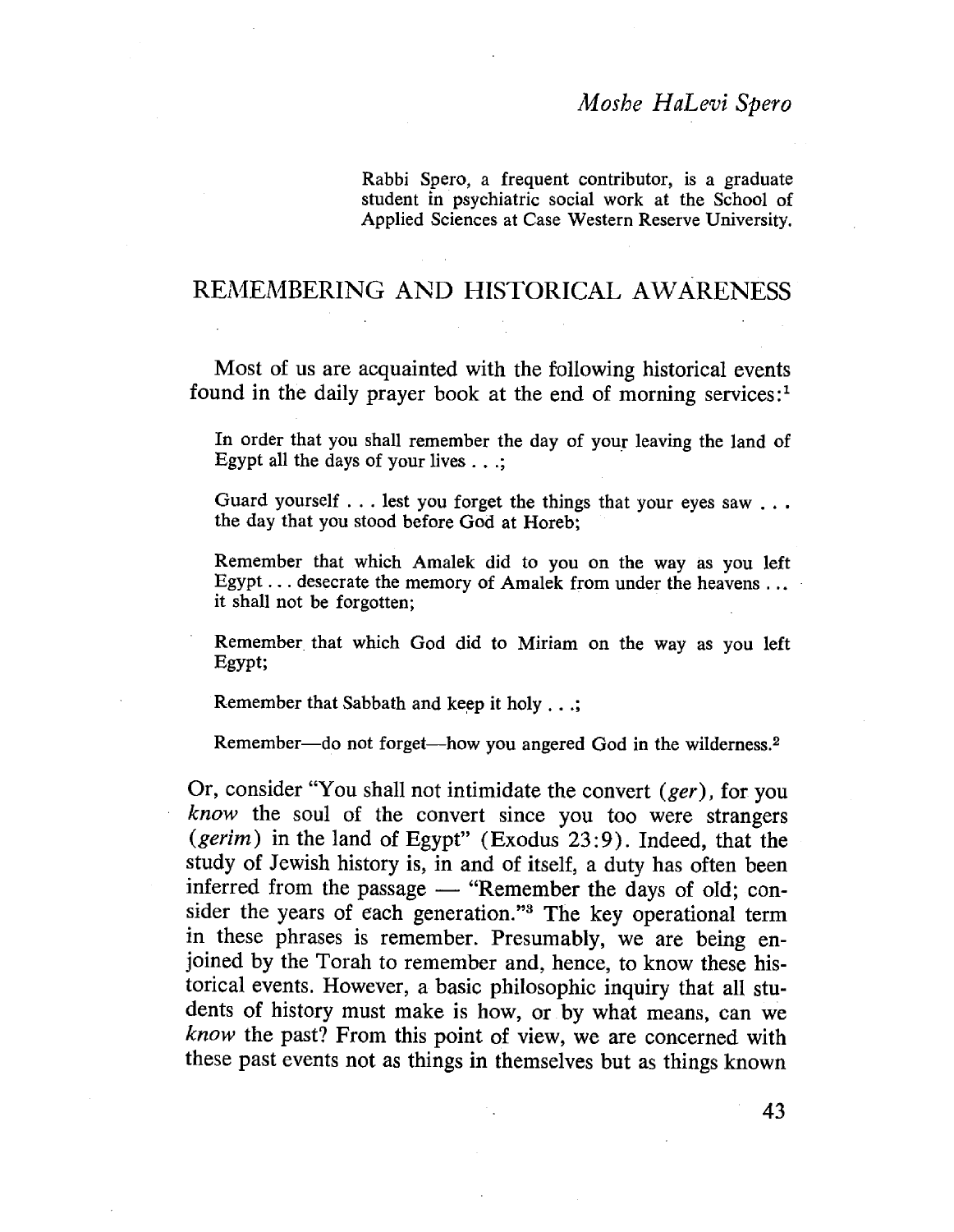to the historian. "We are asking, not what kinds of events they were and when or where they took place but what it is about them that makes it possible for historians to know them."4 Consider, for example, the following situations: Jones, cheering John F. Kennedy in Dallas as the latter drives by him on Novem. ber 27, 1963, sees him shot and is witness to all the ensuing commotion. Smith, on the other hand, an infant at the time, reads in a history book some thirty years later that John F. Kennedy was shot, etc. Both are aware of the data but which one can truly say that he  $knows$  — with certainty, immediacy and consistency — these events? We shall return to this question.

Jewish history, inasmuch as it is a record of past events, also needs answers to these questions in the form of a tenable epis $tempology - a theory of knowledge. Such an inquiry bears con$ siderable importance to the thinking Jew in that the entire course of our lives is highly intercoordinated with the history of the nation as a whole. Every prayer, every Sabbath and every festival draws symbolic sustenance from Israel's historic past. And this certainly involves the problem of remembering.

They (the festivals) all bear one characteristic and together express one idea. All of them are perpetuations of the active Divine manifestations which occurred at the creation of Israel. . . They are sanctities which bring about the ever-fresh revival of Israel's spirit by our absorbing the one fundamental idea that God is the founder and Sustainer of Israel in body and mind. The festivals, therefore, are primarily of national significance.5

In fact, the entire well-known system of Hirschian symbolism assumes that, ". . . in order to determine the symbolic character of an object or act, one must take into account the natural, social and historical relationships and especially an object's connection with the personalities of the originator and of the persons addressed. "6 To Hirsch, the Jewish nation is the only people which does not believe in God and in His providence but knows of them. "Unto thee it was shown that thou mightest know that the Lord, He is God; there is none else besides him."<sup>6a</sup> "The Jewish people are the only repository of the Revelation of God and His wil to mankind. . . Once this knowledge of God and of His Revelation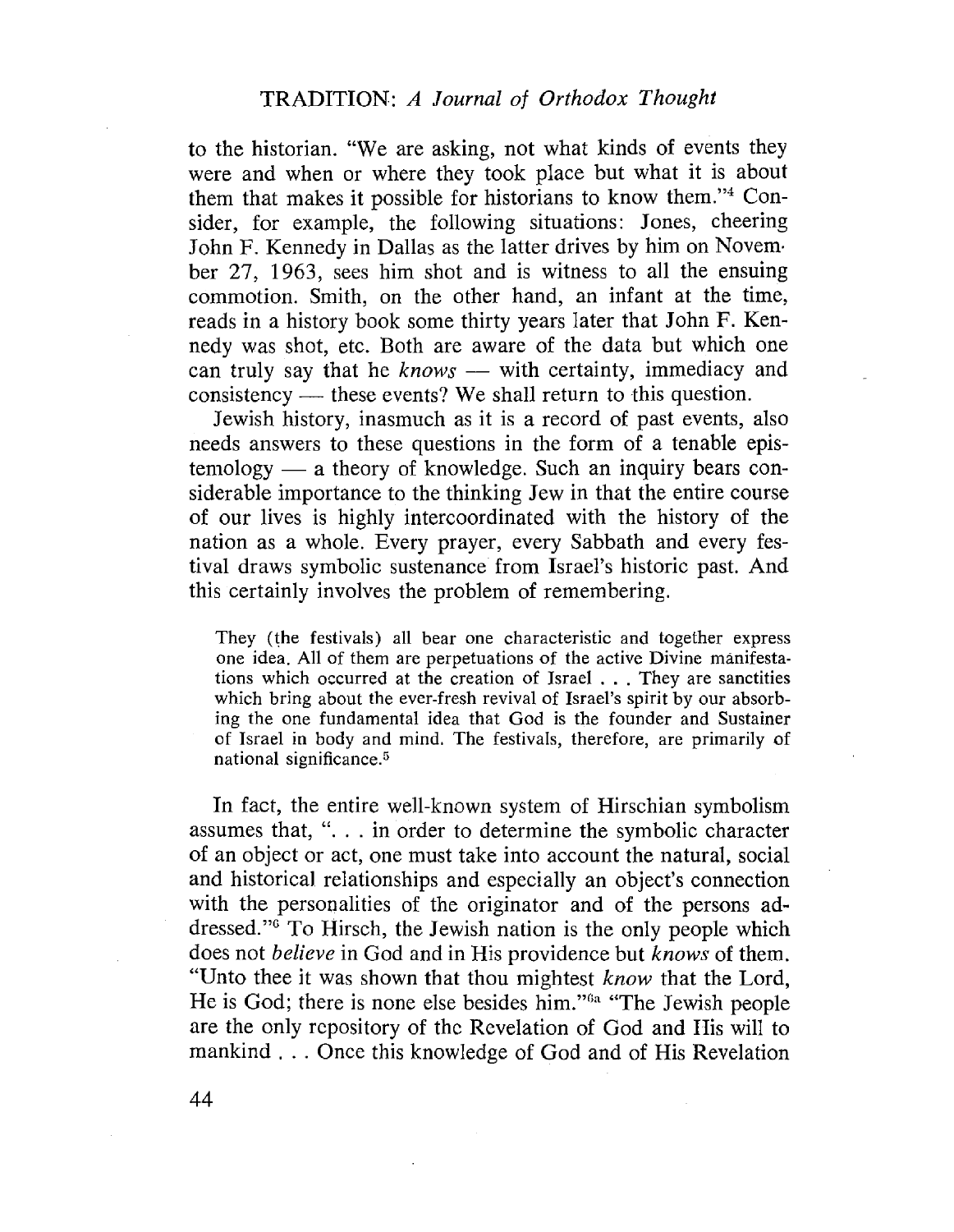of the Law had been experienced by the people of Israel in a fashion which was empirically certain and admitted of no doubt, it was their duty to hand it down as knowledge, and not as belief, to future generations (italics mine)."<sup>7</sup> Thus, our epistemological question increases in its relevance. \*

Historical knowledge bears on the context of Jewish belief, sui generis. The Biblical exhortation that bids us remember the exodus from Egypt, a concept which is embodied in the ceremony of Kiddush, written in the phylacteries and which is potentiated in the holiday of Passover . . . besides its individual importance as an historic' event. . . personifies the belief in God's providence and involvement in history. 11 It would follow that the content of our belief in God's providence would önly be as good as the quality of our knowledge about the historical events that personify that providence. 12

Finally, our epistemological inquiry has ramifications with regard to the credibility and validity of the concept of a Jewish nation, inasmuch as the latter rests upon an historic heritage. Judah HaLevi claimed that the source of our belief descends from the "whole of Israel who knew these things through, first from personal experience and afterwards through uninterrupted tradition which is equal to the former."13 Now it seems that this tradition can and should also be interpreted via our inquiry: how

<sup>\*</sup> Interestingly, however, in Grunfeld's introduction to Hirsch, he states, "The relationship of the Jew to God is therefore, not the outcome of a 'personal encounter' in the sense of the modern Jewish existentialists. It is based on experience, an uninterrupted tradition from one generation to anothervicarious experience-is the basis of our knowledge of God for all time to come."8 I think he is mistaken here. First, our present knowledge of God, Revelation, etc. rests on a more wholesome foundation than "vicarious experience"it rests upon a form of first-hand experience: archetypal re-experiencing. Second, the existentialists do grant, I think, that the historical experience is the rational foundation of our belief in God. What they stress, however, is that each person must experience this history within the context of a personal encounter. This emphasis on individual encounter was stressed by the *midrashim* relevant to the story of creation.9 It is written that each person at Sinai experienced the Shekhinah in an unique, individual manner. The existentialists had merely added that we, today, must also re-experience Revelation, etc., in individual ways. But this in no way detracts from the strength of the basis masorah-if anything, it deepens its import and meaning.10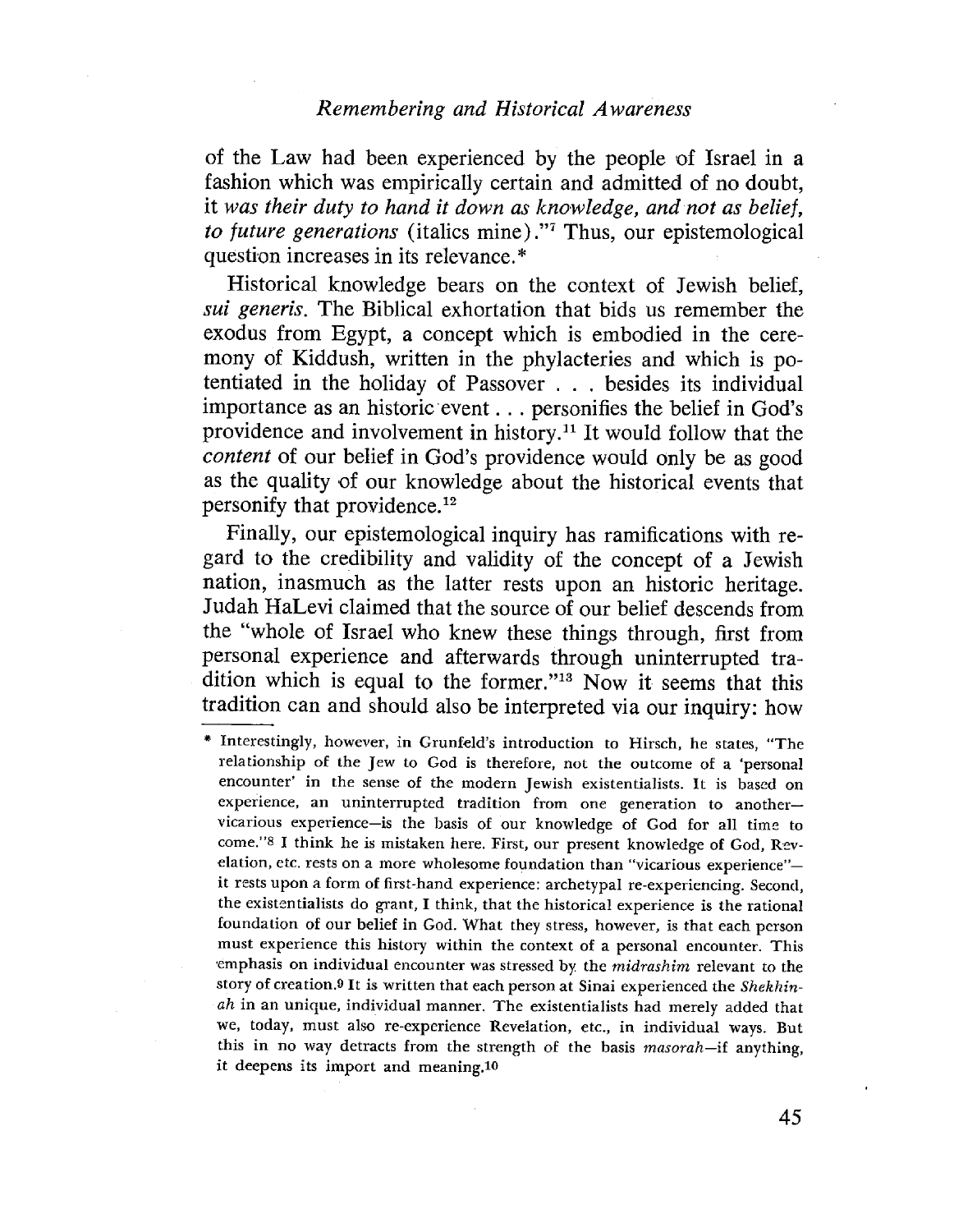certainly can we know this tradition? It is one thing to say that one believes that the Torah was given at Sinai, for example, because one's rabbi told him so and because his rebbi's rebbi told the latter so, etc., but with what justification could such a person say, "I know that the Torah was given at Sinai."?

Let us now return to our case of Jones and Smith. I suggest that only Jones can say that he knows of the historical event in question. One aspect of knowledge that he has over Smith's is that Jones formerly lived the event. When they both remember the event, say, twenty years later, Jones "knows" the event because he is re-living it whereas Smith is merely knowing of a tradition.

This idea of re-living history (originally suggested by Collingwood) bears considerably upon our present inquiry. When an historian asks why David kiled Uriah the Hittite, he is really trying to re-IIve the thoughts that David cogitated which caused him so to act. In order for an historian to be able to say that he knows that David assassinated Uriah, he must re-think and reconstruct the entire situation that had occurred and the way in which the historical agents, themselves, experienced the event. In this fashion, intuitional re-living eliminates the problem faced when the historian is presented with little more information about an event than some old records and arrowheads. By re-living the event, the historian actually transcends history's greatest nemesis: the limits of time and space.14

I believe. that there is evidence to suggest that Judaism subscribes to an epistemology entailing the re-living of historical events. Ramban has formulated a rule enabling us to recognize the relevance and timelessness of the event of Jewish history when he emphasized that "The deeds of the Fathers are a sign for the children."lã The forefathers of Judaism: Abraham, Isaac, Jacob, Moses, *et al.*, are to be considered the ethical exemplars of the Jewish people, for it was with them that the God-Man dialogue that defines the relationship of each Jew to his Creator began.<sup>16</sup>

What is a *sign*? I think that a sign does not simply mean that we refer consciously to the precedented activities of the forefathers or that we may imitate them when we make our plans, although this is certainly part of it. What is being hinted at here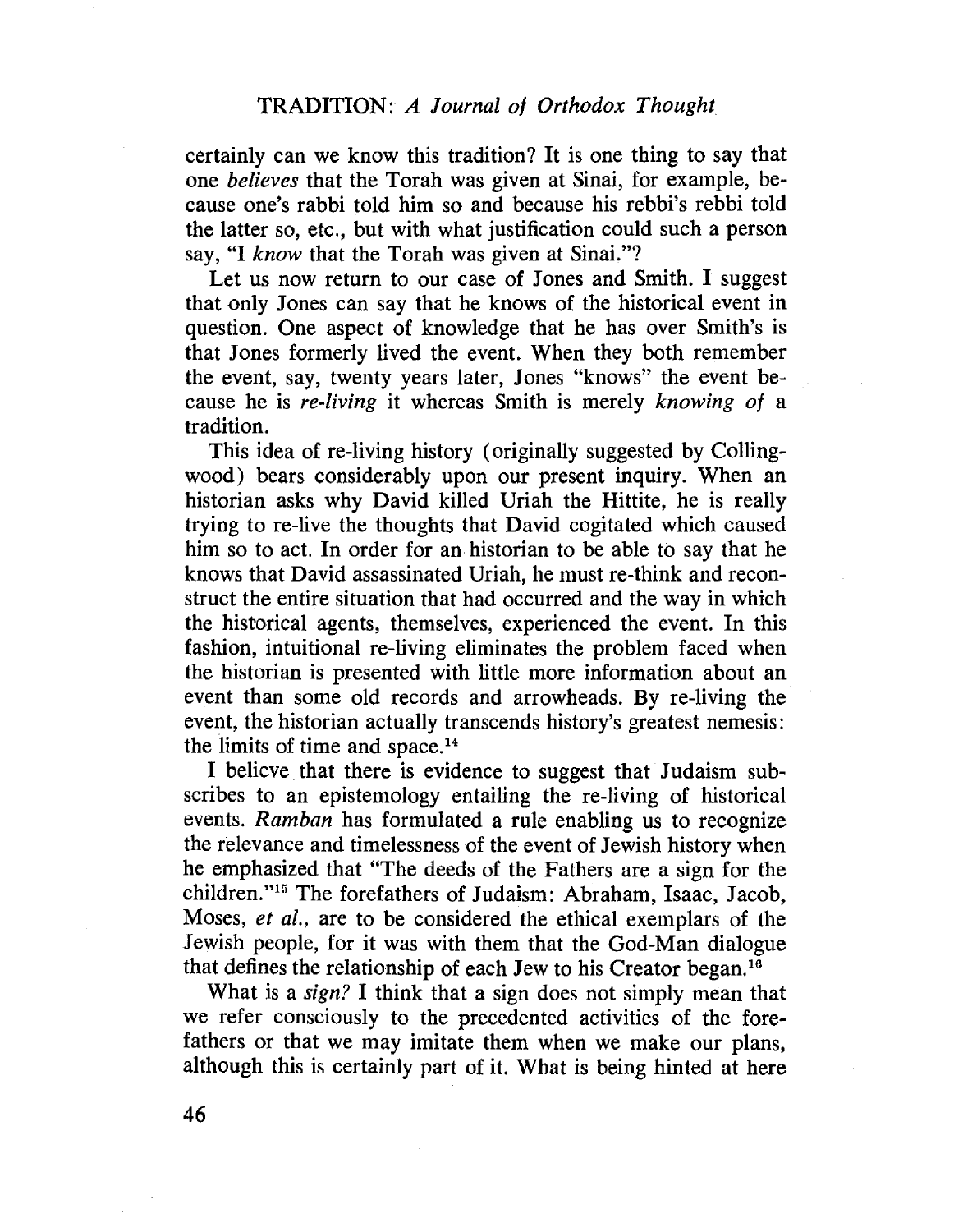is the possibilty that the basic historical events and biographical data of Jewish history are considered as archetypes that are an inherited and latent part of the Jew's collective unconscious. It is this intrapsychic endowment which allows us to re-live Jewish history and is, in turn, what allows us to be able to know Jewish history.<sup>17</sup>

Archetypes—a concept which demands more attention than I can give it in the confines of this paper—are composed of mankind's earliest experiences with the real world. The information culled from these experiences, argued Carl Gustav Jung, is conceptualized in a thought-form that can create mental schema which correspond to some aspect of the real environment.<sup>18</sup> Accordingly, man's experience in the real world will always be a by-product of (1) an inner predisposition towards perceiving the world in a certain manner, as indicated by a specific archetype and (2) the actual nature of objects-in-the-world. The important point is that they are not a learned characteristic of personality but are already present in the substrata of the psyche.19

What I would like to suggest is that the "deeds of the fathers" qua "sign for the children" is a set of archetypes of specific significance to the Jew. We could well say that, "Abraham, Isaac and Jacob are not principles to be comprehended but are lives to be continued. The life of he who joins the covenant of Abraham continues the life of Abraham. For the present is not apart from the past. 'Abraham is still standing before God.' Abraham endures forever. We are Abraham, Isaac and Jacob."20 This rabbinic maxim seems to suggest that certain historic trends are rationally accessible to the mind through achetypes. \* Using this concept we can easily find further evidence of historic facts that were felt to be contained in the psyche as archetypes.

Tradition tells us that all of the children of Israel who existed

<sup>\*</sup> Rather than merely re-enacting an historical event outside of its time, which would violate the event's historic essence, I am suggesting that the historian is actually re-enacting events whose image is retained "in-time." Historical facts, thus, can retain their essential temporality, i.e., qua historical event they are time bound, and yet can be truly relived years after their origination. This would readily assuage J. W. Meiland's criticism (in his Scepticism and Historical Knowledge, p. 81).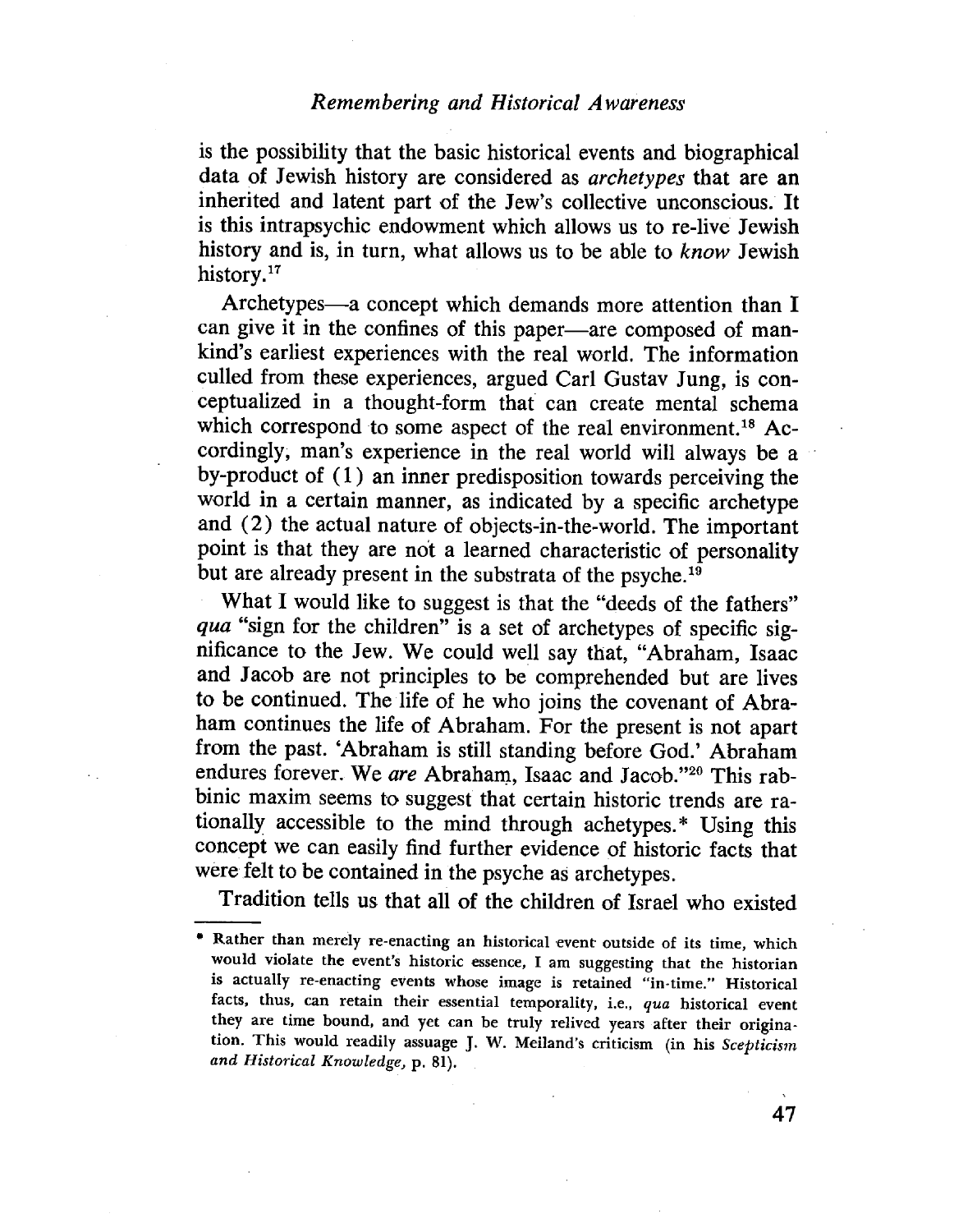and the souls of those who were to exist were assembled at Sinai to hear Moses give the law.<sup>21</sup> There is a practical application that is based on this tradition: a Jewish slave who refuses to accept his manumition at the appropriate time has his ear bored against the doorpost.22 The commentaries explain that "the ear that heard at Sinai" of that man shall have no other master but God deserves to be so castigated, measure for measure.<sup>23</sup> Obviously, the basis for this reasoning was that all Israel was at Sinai. While I would not deny the literal interpretation of this tradition its place, let me only suggest that it takes on a fuller meaning when undersood archetypally, viz., Israel's experience at Sinai is carried as an archetypal experience that is ever active in the depths of every Jewish personality. It might very well be the latent force behind the personality of those Jews who, even when no longer normatively religious, so violently resist moral stagnation, social corruption and political tyranny. Revelation-and its truthsis an event which we continue to experience through the archetype of Sinai.

Even in daily prayer we find indications of the rabbinic recognition of the efficacy of archetypes. In the petition prayers *(tach*anun) recited on Monday and Thursday, we entreat God "see before you the sacrifice of one for the sake of Israel."<sup>24</sup> At first glance, this passage refers to the sacrifice of Isaac, yet the author conspicuously deleted the specific name. I conjecture that this was done to show that the sacrifice of Isaac is a symbol for all the altruistic suicides and martyrs that have occurred in Jewish history. It was Isaac's original experience with self-sacrifice (even the potential for self-sacrifice) that created the achetype for such selflessness throughout time. It now represents the potential for any Jew to give his life for God and nation.

Finally, the *medrash* refers to the following incident.<sup>25</sup> Rabbi Yehudah HaNassi once addressed a letter to the Emperor Antoninus by referring to himself as "Your servant, Yehudah, to the Emperor Antoninus." When R. Yehudah's colleagues asked him why he so denigrated himself to a mere temporal ruler, he responded, "Am I better than our father Jacob, who called himself 'servant' in deference to Esau?"25a Certain commentators have asked why R. Yehudah felt that the situation of Jacob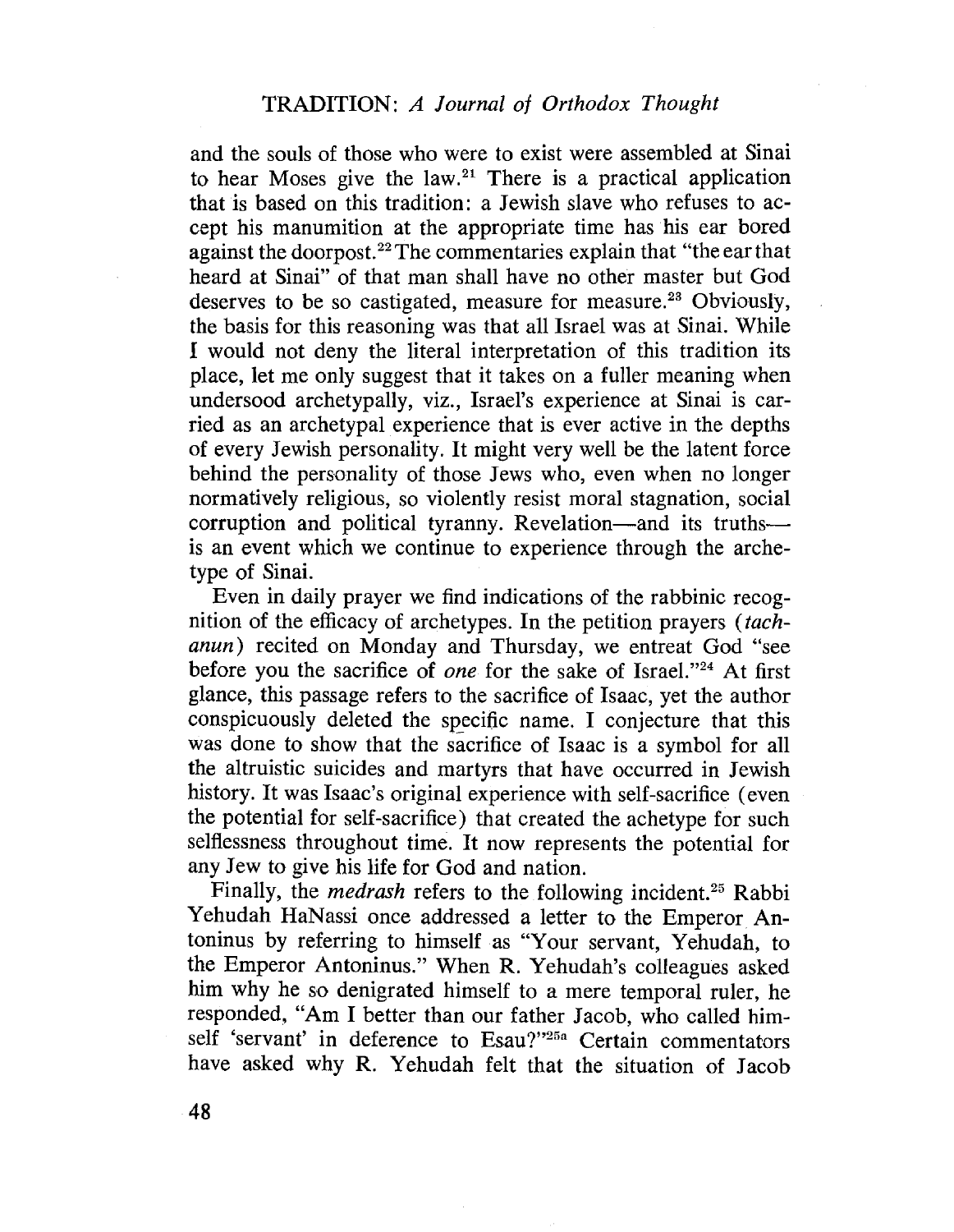## Remembering and Historical Awareness

and Esau could serve as a justification for his actions since the medrash also mentions that the consensus of Talmudic opinion did not look upon Jacob's humility in that case with approval?<sup>26</sup> The response offered is that once Jacob opted to humble himself in the presence of Esau, the initial experience for the archetype of such behavior throughout Jewish history originated. Moreover, the archetype concretized itself with the repetition and reinforcement of this defensive attitude toward 'Esau' throughout later Jewish history. Thus, R. Yehudah, though he lived some fifteen hundred years after Jacob, acted as he was predisposed to act by a latent but powerful archetype for such action. He, after conscious reflection on this subliminal prompt, chose to follow its suggestion. Indeed, he could truly be able to say that he knew what Jacob meant when the latter said 'your servant' for he had re-enacted a past patriarchal action.

In conclusion, I have suggested that re-living Jewish history through archetypes called the "deeds of the fathers" faciltates or, indeed, makes possible the fullest observance of many of the precepts and zachor imperatives that were mentioned at the outset of this paper. We no longer "imagine" ourselves as if we left Egypt, we do not assume that we were, somehow, at Horeb and we do not merely review the historical accounts of the Torah. On the contrary we say, "I was at Sinai, Amalek fought with me and I, left Egypt."

The Jewish soul compresses five thousand years of history within it. It follows that in order for a Jew to know himself he must be aware of the history of his people. The Bible would, accordingly, be an affrmation of this collective experience 'of the people of Israel with God. We each re-experience this collective encounter with God on an individual basis.<sup>27</sup> Indeed, "We live in the Jews of the past with the Jews of the present."28

#### NOTES

1. A custom established by the kabbalist Rabbi Isaac Luria (1534-1572) who declared that, "He who recited these six remembrances daily is assured a portion in the world-to-come."

2. Deuteronomy 9:7; this refers to the incident of the Golden Calf.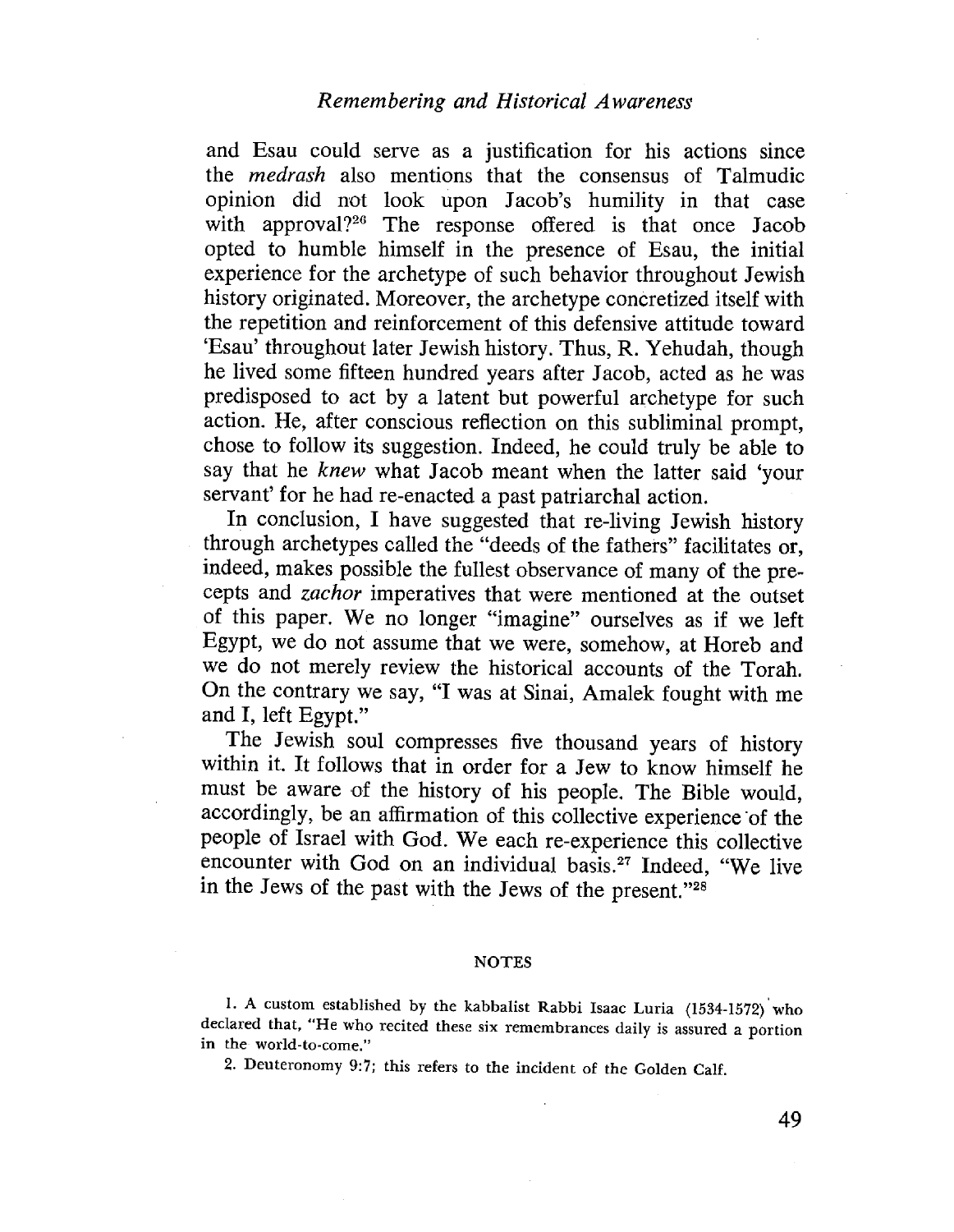## TRADITION: A Journal of Orthodox Thought

3. Deuteronomy 32:7, see also Toledot Am Olam, Rothenberg, p. 15.

4. Collingwood, R. G., The Idea of History, New York: Oxford University Press, 1956, p. 3, whose concept of "te-living history" impressed me with its relevance to Jewish history.

5. Hirsch, Samson Raphael, Horeb, London: Soncino Press, 1968, p. 85.

6. Ibid., p. CX-CXi.

6a. Deuteronomy 4:35. See, however, note 12, infra.

7. Ibid,. p. XLII.

8. *Ibid.*, p. XLIV.

9. Haggigah 13a; Mechilta Exodus 15:3.

10. See Guttmann, Julius, Philosophies of Judaism, New York: Schocken, 1970, p. 72-73. for Saadia's views on tradition and historical knowledge.

II. "Remember this day that you went out of Egypt. . ." Exodus 13:3; "And you shall tell your sons . . ." Exodus 13:8. Cf. Sefer HaChinuch § 21.

12. However, I refer the reader to the Chinuch  $\S$  25. Here, an important distinction is made between the actual basic precept of faith, emunah, which requires only that one believe in God's Oneness and that He redeemed us from Egypt. This belief can be purely verbaL. On the other hand, to be able to justify this belief is already a *mitzvah min ha-muvcha*, a supereragatory level of the precept. Thus, we must grant that he who "merely" believes in these historical events is certainly fulfilling the basic precept of emunah.

13. Judah HaLevi, The Kuzari, New York: Schocken, 1971, p. 47.

14. The issue I have raised here is by no means a simple one. It involves no less of a controversy than that between the Positivists and the Idealists with regard to the exact nature of historical knowledge. Space limitations have prohibited a lengthy discussion of the relevant aspects of this debate. The interested reader may inquire with the author. Some of the useful sources on the topic were: Meiland, j., Skepticism and Historical Knowledge, Random House, 1965 (p. 81), White, M., Foundations of Historical Knowledge, Harper and Row, 1965 (p. 3, 148), and Walsh, W. H., Philosophy of History, Harper and Row, 1960 (p.44).

15. Ramban, Genesis 12:6; Sotah 34b.

16. "I have known him (Abraham) to the end that he may command his children and his household after him; that they may keep the way of the Lord" (Genesis 18:19). . 17. Rabbi Joseph B. Soloveitchik has also made reference to the import of

re-living past experiences of Jewish history. While he does not use the term  $archetype$ , he makes it clear that the ability to experience history as an ontical mode of time-in-the-present is fundamental to religious awareness. "Experiential Memory . . . recalls experiences by evoking the feelings of the past event . . . whatever was horrible and frightening should be remembered as horrible and frightening, no matter how much time has elapsed since the event transpired... In short, when remembering the past, the Jew re-lives the event as if it were a present reality," In A Conspectus of the Public Lectures of Rabbi Joseph B. Soloveitchik: Shiurei Harav, New York: Hamevaser, 1974, p. 55-56. What I have added is the relation of re-living Jewish history to Maaseh Avot Simon Lebanim

50